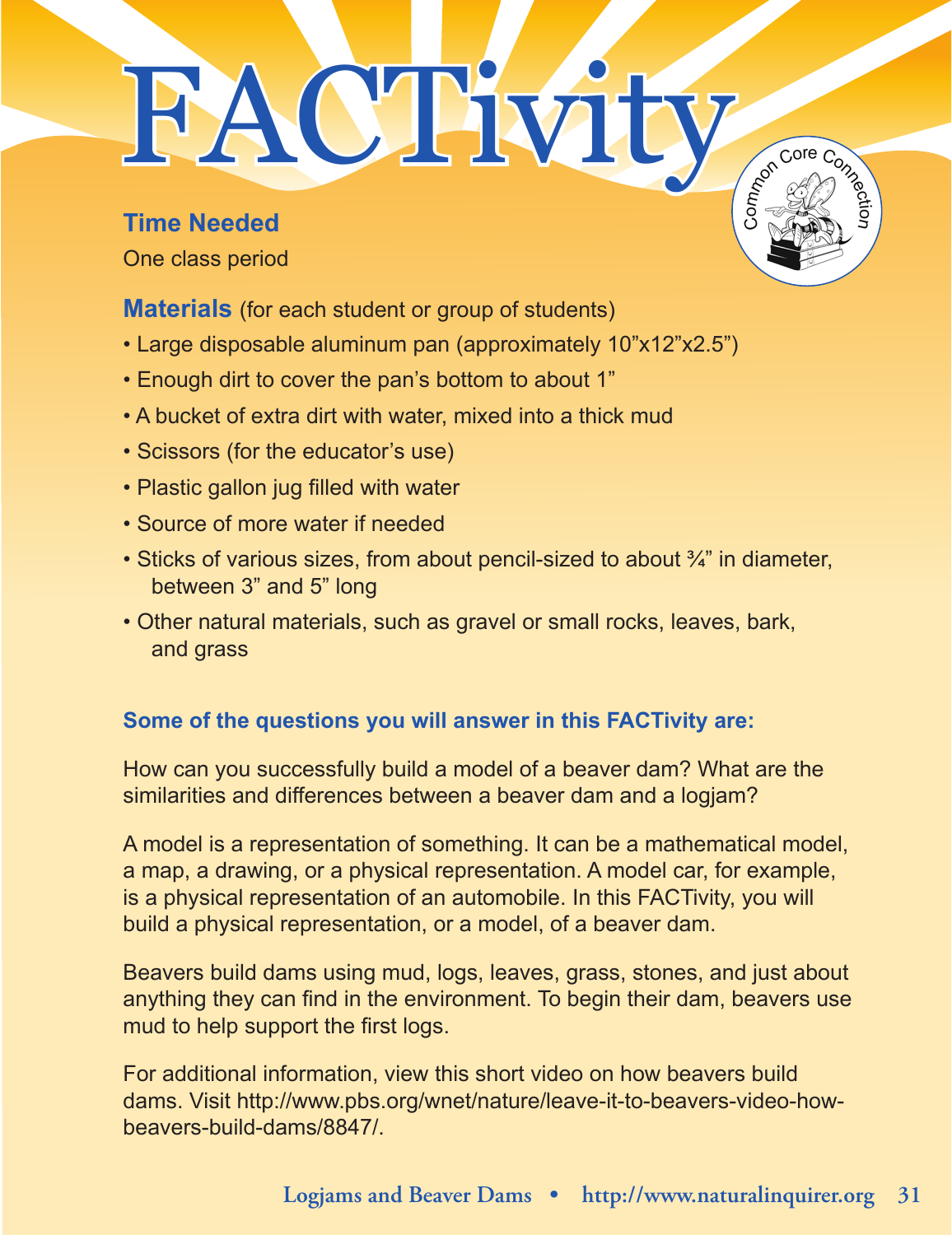## FACTivity Methods

Your teacher will cut a 0.5" diameter hole in one end of the aluminum pan, about 0.5" from the bottom of the pan. This hole will be on one of the 10" sides.

Fill the bottom of the pan with a layer of dirt about 1" thick. The dirt should slope gently downwards toward the hole. Therefore, the surface of the dirt should be slightly higher than 1" on the side opposite from the hole and a little under 1" one the side with the hole. Keep the hole clear of dirt. Gently pack down and smooth the dirt.

Create a stream channel from one side of the pan to the other side along the pan's length, with one end of the channel ending at the hole. The channel should be about 1" wide and 0.75" deep.

If you do this FACTivity outside, place the pan outside in the grass, making sure that it is level so that the dirt surface is still sloping downward toward the hole. If you do this FACTivity indoors, make sure the water drains into a sink or into a bucket.

Slowly pour 1 cup of water into the channel at its higher end. What happens to the water?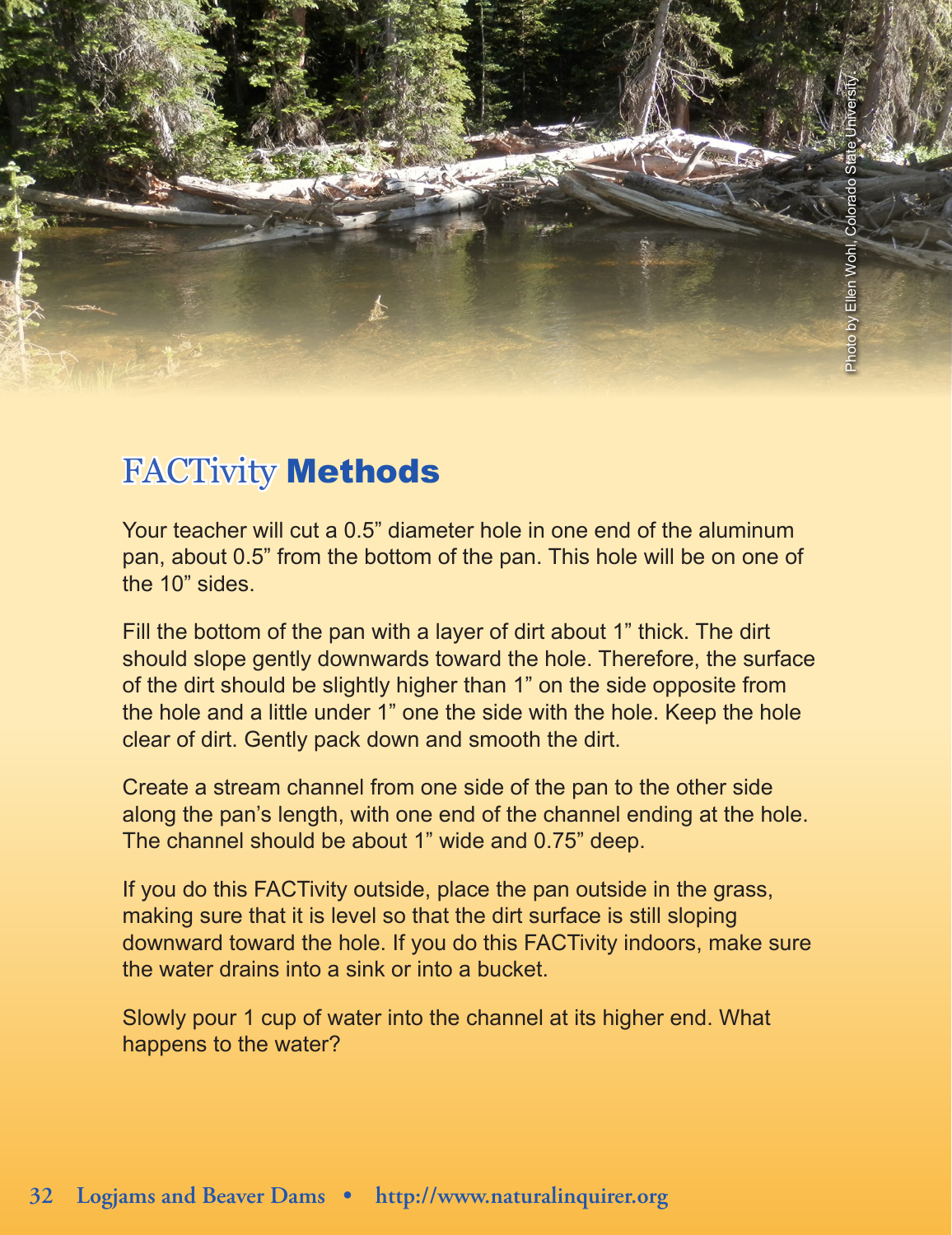Begin building your dam about 3" from the end of the pan with the hole. Use the natural materials that you have collected, along with the sticks and the mud, to build your dam. When you have finished, your beaver dam should be between 6 and 7 inches wide.

Test your dam by slowly pouring water into the channel at the channel's higher end. Make adaptations to the dam as needed.

When you have finished your dam, slowly pour water into the stream channel on the upward side of the pan. What happened to the water? Were you successful at building a beaver dam model? A successful beaver dam holds water in one area, letting only small amounts of water pass through.

If the dam was not successful, continue to make adaptations to your dam and test it by slowly pouring a jug of water into the tray.

Write a paragraph about the beaver dam model. How did you build the beaver dam? What adaptations did you need to make while building the beaver dam? What happened when you slowly poured water into the stream channel? Were you ultimately successful at building a beaver dam model? Why or why not?

Now, build a model of a logjam about 2" from the other end of the pan. Drop a few of your larger sticks across the channel. Then drop a few smaller sticks and other natural materials on the higher side of the channel-spanning sticks. Look at the photos of logjams in the article to help you build your logjam. Pour water into the channel and observe what happens.

Write a paragraph about how you built your logjam model and what happened when you poured water into the channel. Write about any modifications you had to make. Were you successful at building a logjam model?